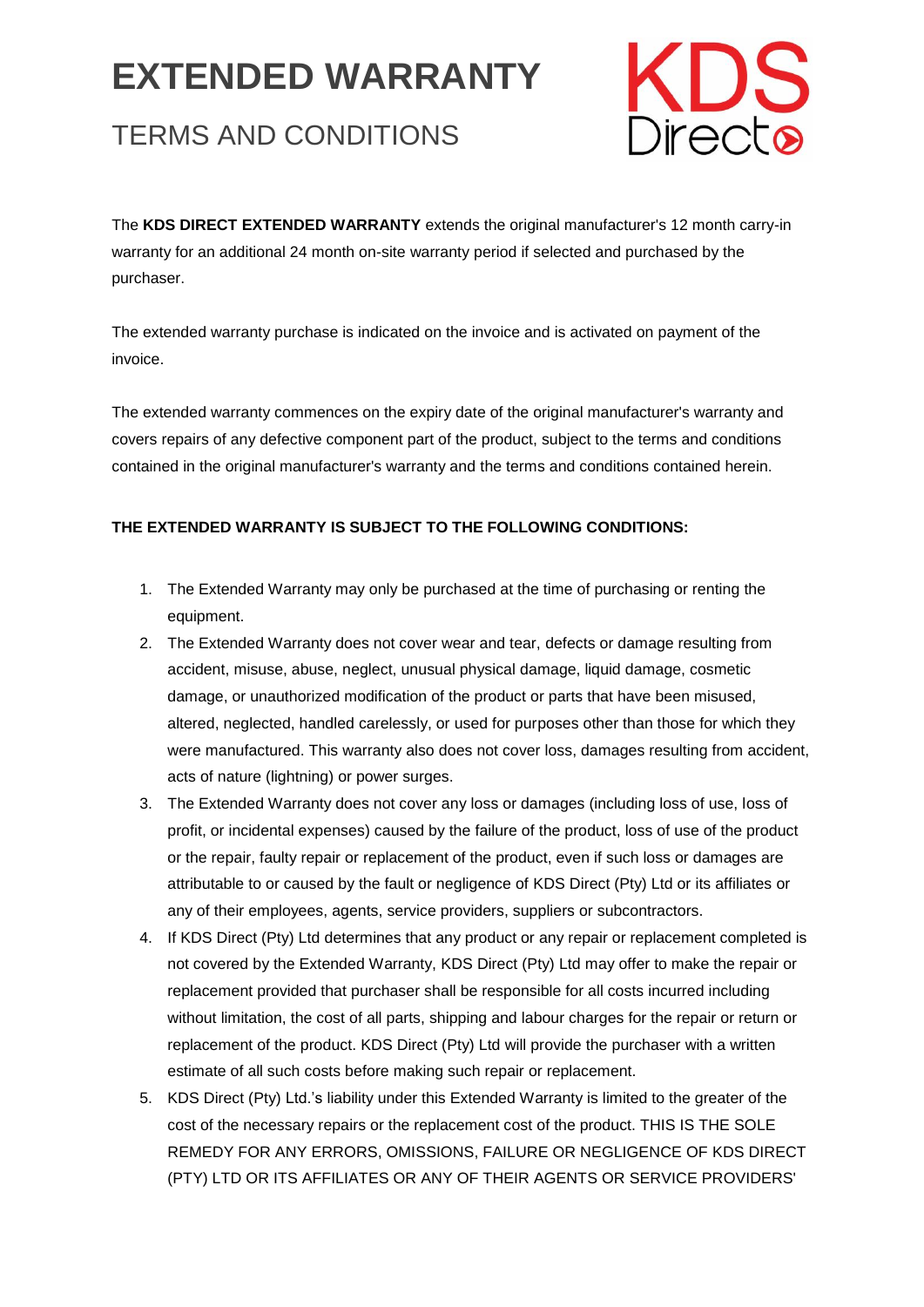

PERFORMANCE. UNDER NO CIRCUMSTANCES WILL KDS DIRECT (PTY) LTD OR ITS AFFILIATES OR ANY OF THEIR EMPLOYEES, AGENTS, SERVICE PROVIDERS, SUPPLIERS, SUBCONTRACTORS, DIRECTORS, OFFICERS, OR SHAREHOLDERS BE LIABLE FOR INDIRECT, INCIDENTAL, CONSEQUENTIAL, SPECIAL, EXEMPLARY OR PUNITIVE DAMAGES, SUCH AS, BUT NOT LIMITED TO, LOSS OF REVENUE OR ANTICIPATED PROFITS OR LOST BUSINESS (EVEN IF ADVISED OF OR HAVE FORESEEN THE POSSIBILITY OF SUCH DAMAGES) ARISING FROM THE EXTENDED WARRANTY OR ANY ACTION TAKEN OR FAILED TO BE TAKEN IN CONNECTION WITH THE EXTENDED WARRANTY OR UNDER ANY PROVISION OF THE EXTENDED WARRANTY.

- 6. EXCEPT AS OTHERWISE EXPRESSLY STATED IN THIS CONTRACT, OR AS REQUIRED UNDER ANY APPLICABLE CONSUMER PROTECTION ACT, KDS DIRECT (PTY) LTD HEREBY SPECIFICALLY DISCLAIMS ANY AND ALL REPRESENTATIONS OR WARRANTIES, EXPRESS OR IMPLIED, REGARDING THE EXTENDED WARRANTY AND THE SERVICES TO BE PROVIDED PURSUANT TO THE EXTENDED WARRANTY, INCLUDING ANY IMPLIED WARRANTY OF TITLE, MERCHANTABILITY OR FITNESS FOR A PARTICULAR PURPOSE AND IMPLIED WARRANTIES ARISING FROM COURSE OF DEALING OR COURSE OF PERFORMANCE.
- **7.** The Extended Warranty applies only to the original purchaser of the product.
- **8.** If no claims are made under the Extended Warranty during the warranty period, the purchase price paid for the Extended Warranty is not refundable.
- **9.** Except as modified herein, the terms and conditions contained in the original manufacturer's warranty will also apply to the Extended Warranty.

### **10. CLAIM PROCEDURE**

To obtain service under this Extended Warranty, the purchaser must contact KDS Direct (Pty) Ltd. Proof of purchase is required to verify the Extended Warranty coverage and eligibility before any service can be offered.

### **GENERAL**

- 1. The customer shall notify KDS Direct in writing within ten days of any change of his or her address.
- 2. The extended warranty contract ceases to exist if the equipment is replaced or a credit is given to the customer.
- 3. Any monies paid for the extended warranty contract are forfeited and not refundable.
- 4. The extended warranty shall in no way effect the terms and conditions of the sale agreement in terms of which the customer bought the product.